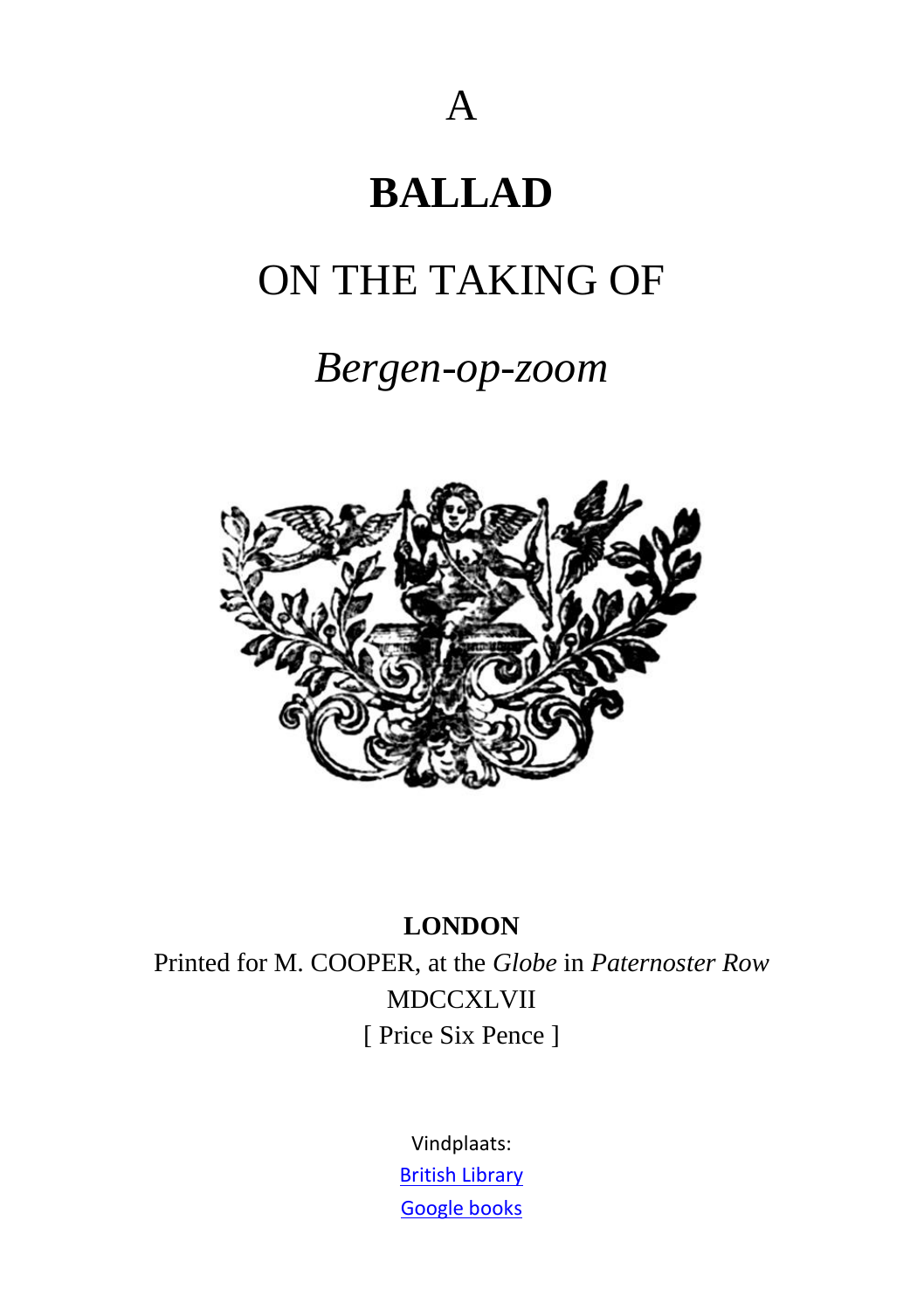## B A L L A D

# ON THE TAKING OF **BER G E N - O P - Z O O M**

#### *I*

HAN'T you heard of a Fortress, renowned in Fame, Possess'd by a Lady, *Batavia* by Name, Who's the Pride of all *Flanders* for Beauty and Bloom? What Place can compare with sweet *Bergen-op-zoom ?*

#### *II*

When the Count first drew-near, and with Pleasure beheld Her lovely fine Towers surveying the *Scheld,*  'T was diverting to see how himself he did plume, With the Thoughts of subduing sweet *Bergen-op-zoom.* 

#### *III*

Tho' strong by its Site, as by Nature befriended, With Rav'lings, and Bastions, and Curtains defended, He began his Approaches, yet stinted for Room, In Hopes to be Master of *Bergen-op-zoom.* 

#### *IV*

In vain her fair Out-works he oft did affail. Tho' always repuls'd yet he scorn'd to turn-tail : But his Onsets renewing, he still did presume By Degrees to prevail o'er sweet *Bergen-op-zoom.*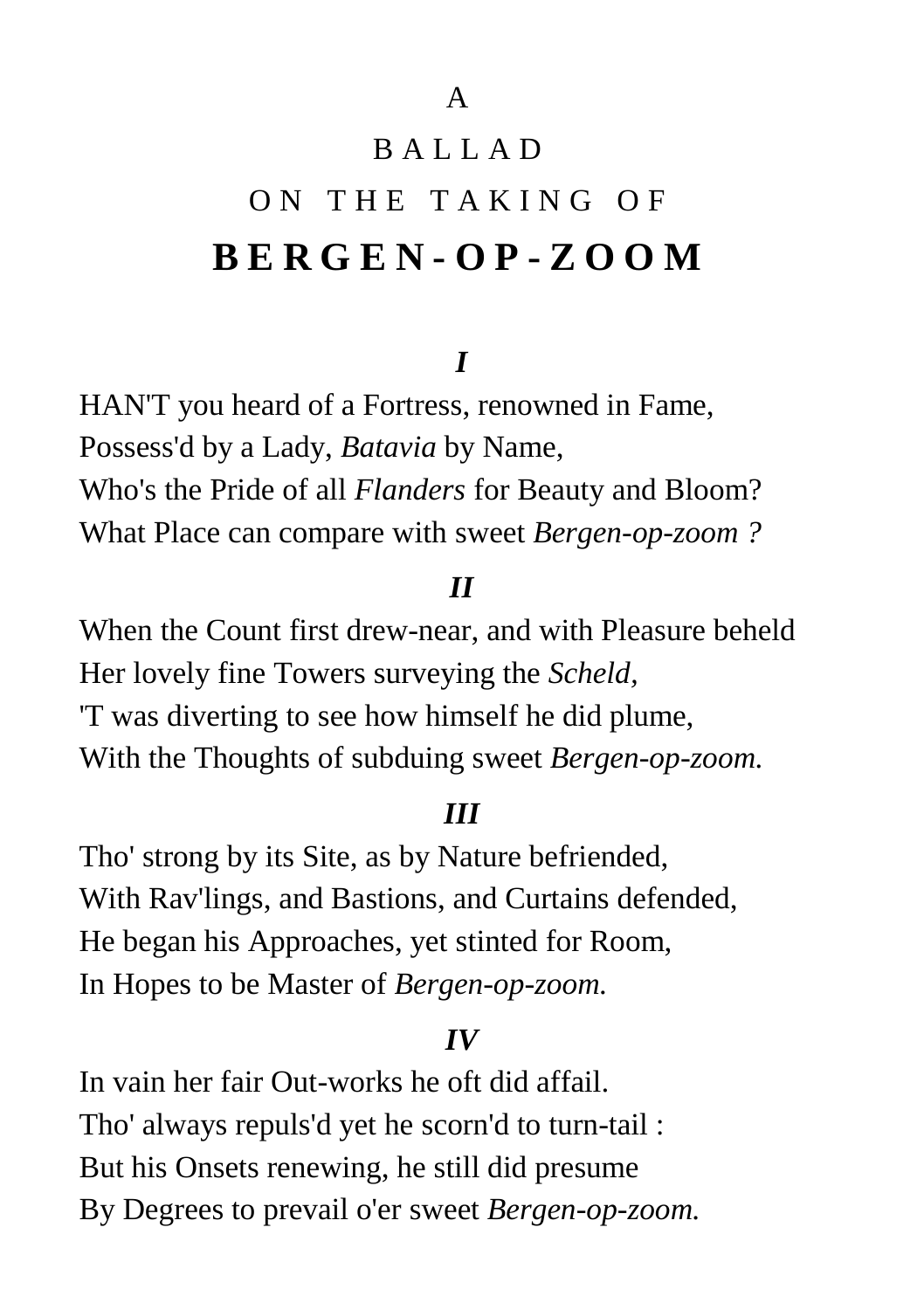"If to me fair *Batavia,* said he, you 'll resign,

" All Acts of Hostility I shall decline ;

"Tho' with Cannon and Mortar prepar'd I am come

"To batter in Breach your lov'd *Bergen-op-zoom.* 

#### *VI*

'' To this she replied, brisk Soldier forbear,

'' I never will buy a Cessation so dear :

" Her Maiden-head  $\frac{1}{1}$  she shall convey to her Tomb;

" No Favour expect then from *Bergen-op-zoom,* 

#### *VII*

" Tho' so much renown'd for your Prowess in War,

" And taking Forts larger than mine is by far,

'' Do the worst that you may with your Cannon and Bomb,

" You shall ne'er have the Keys of my *Bergen-op-zoom.*

#### *VIII*

When he found that Persuasions were used in vain, He try' d if by Art he the Fortress could gain : He said he'd retire, and shortly march home, Nor think more of storming her *Bergen-op-zoom.* 

#### *IX*

The Lady believ'd him, yet still kept her Eyes Upon all his Motions, for Fear of Surprize : Thus unactive, a while did his Vitals consume Impatient to enter her *Bergen-op-zoom.* 

**.** 

<sup>1</sup> This is a Term apply'd to Be*rgen* by the *Dutcb,* on Account of her never having been taking before, tho' 3 Times besieged.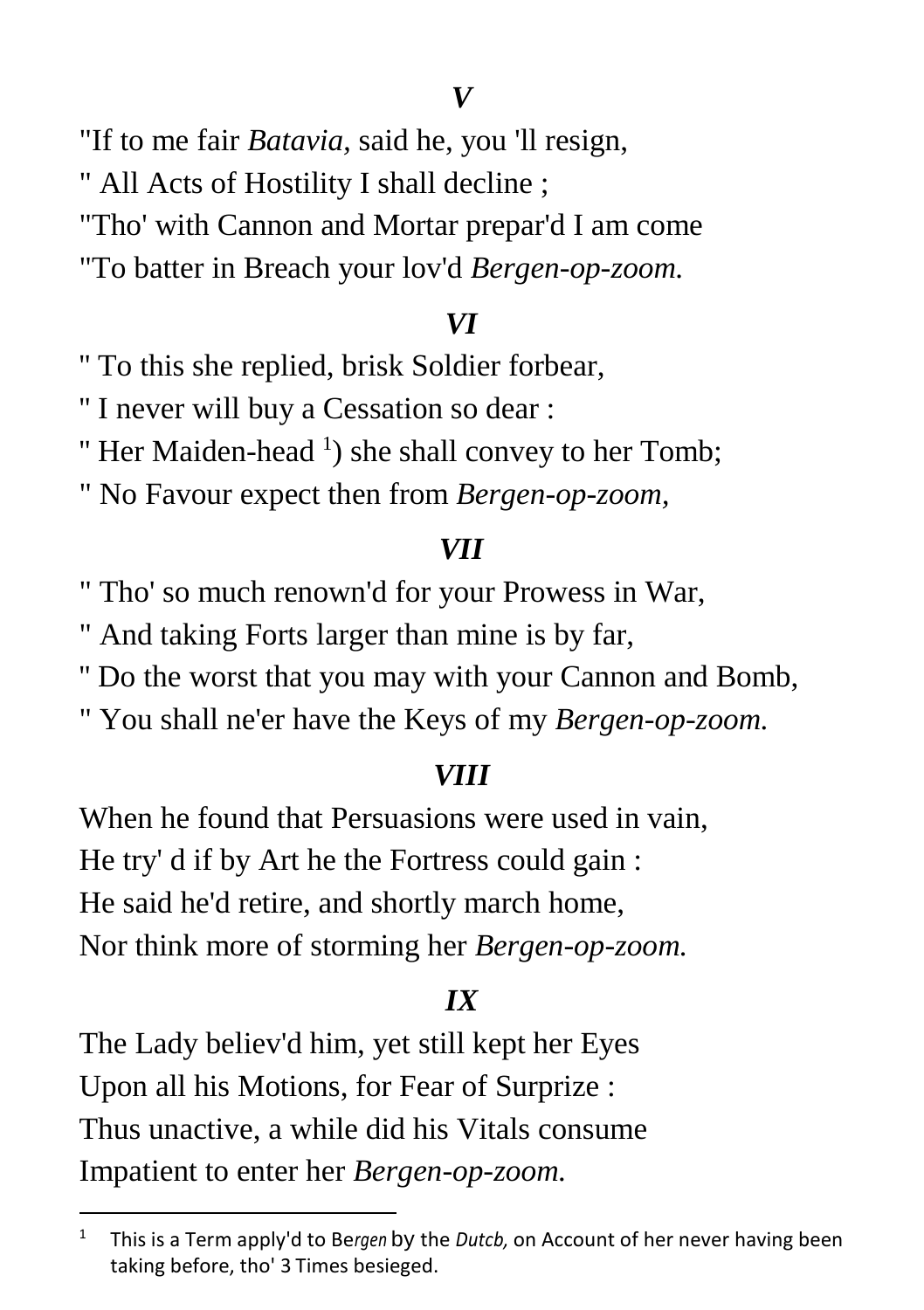*X*

At Length as one Morning the Walls he did scour, He spy'd a small Sally-port open before, When strait rushing forward, he quickly made Room, And thus got Possession of *Bergen-op-zoom.* 

#### *XI*

The Lady surpriz'd, to call-out did begin: But alas ! 'twas too late when the Hero was in, Who, ravish'd with Joy, cry'd in rapturous Fume, O! the lovely! - the charming !- sweet *Bergen-op-zoom.* 

### *XII*

He erected his Standard the Rampart upon, Yet she had the Courage to pull it thrice down ; And had she persisted, without Beat of Drum, She might have recover'd her *Bergen-op-zoom.* 

#### *XIII*

.But such was her Flutter, in that fatal Hour, To make more Resistance she had not the Power : While the Count of a Courtier the Air did assume, And thus he address'd her in *Bergen-op-zoom.* 

#### *XIV*

'' Fair Lady, said he, tho' by Art I have gain'd

- '' What perhaps from your Coyness I ne'er had obtain'd
- " I shall always regard my Success as your Boon,
- " And be kind, for your Sake, to your *Bergen-op Zoom*